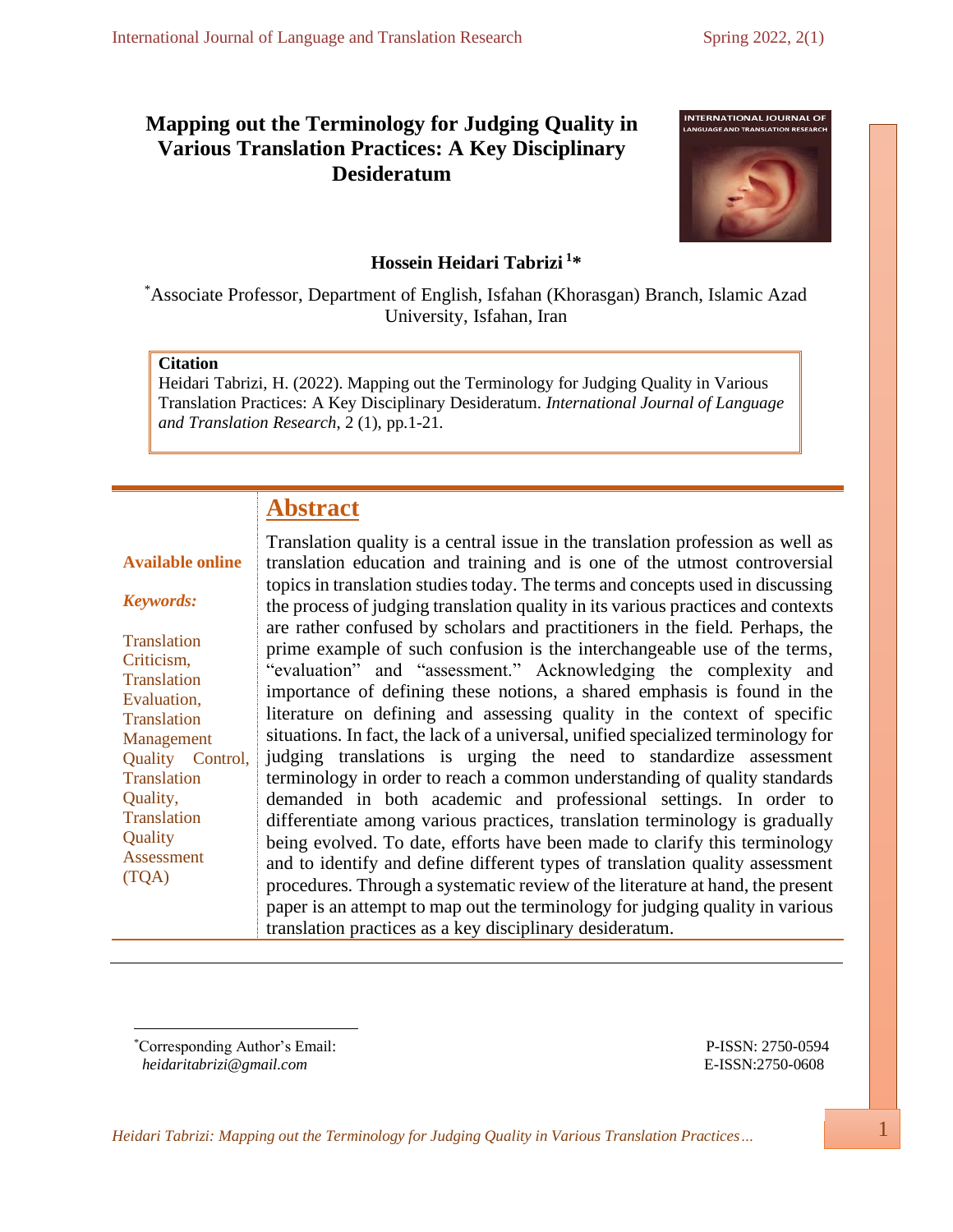## **Introduction**

## **Position in the Field**

Translation quality is a central issue in the translation profession as well as translation training and one of the utmost controversial topics in translation studies today; in fact, "the relevance of, and justification for, TQA (translation quality assessment) is stronger than ever" (Williams, 2001, p.327). At present, due to a large body of research and scholarship which can be found on translation in general and translation quality in specific, great incredible advances have also been made in the field of evaluation and assessment in general and translation evaluation and translation quality assessment in particular. Among these, one may refer to Drugan (2013); Honig (1998a, 1998b); House (1997, 2001a, 2001b, 2013); Huertas-Barros et al. (2019); Moorkens et al. (2018); Munday (2012); Sainz, (1994); Schaffner (1998a, 1998b, 1998c); Schiaffino and Zearo, (2005); Secara (2005); Sun (2020); Tsagari, and Van Deemter (2013); Williams (1989, 2001, 2004); Waddington (2000a, 2000b, 2001).

Judging the translation quality is one of the most problematic areas of translation, having been referred to as a "great stumbling block" (Bassnett, 2013, p. 20), "assessment chaos" (Williams, 2004, p. xiv), a "thorny issue" (Darwish, 2010, p. 99) and a "most wretched question" (Malmkjaer, 1998, p. 70) in the literature at hand (Sembiring, 2015). Translation evaluation schemes are also regarded as "dead ducks" (McAlester, 2003, p. 46) or "unsystematic, hit-and-miss methods" (Hatim & Mason, 1997, p. 198).

As the founding statement of work in the field of Translation Studies, Holmes's (1988a/2000) seminal paper (first written in August 1972) entitled "The name and nature of translation studies" put forward an overall framework, describing what this interdisciplinary field covers. The framework has two major areas: "pure" and "applied". Under the applied branch come four areas: *translation training*, the sub-branches of which are curriculum design, teaching evaluation methods and testing techniques encompassing the evaluation of translations; *translation aids* (such as dictionaries, grammars, IT application; *translation criticism* (including the grading of student translations), revision and reviews; and *translation policy*, the place of translation in society as well as in language teaching and learning curriculum. Figure 1 summarizes the branches of translation studies: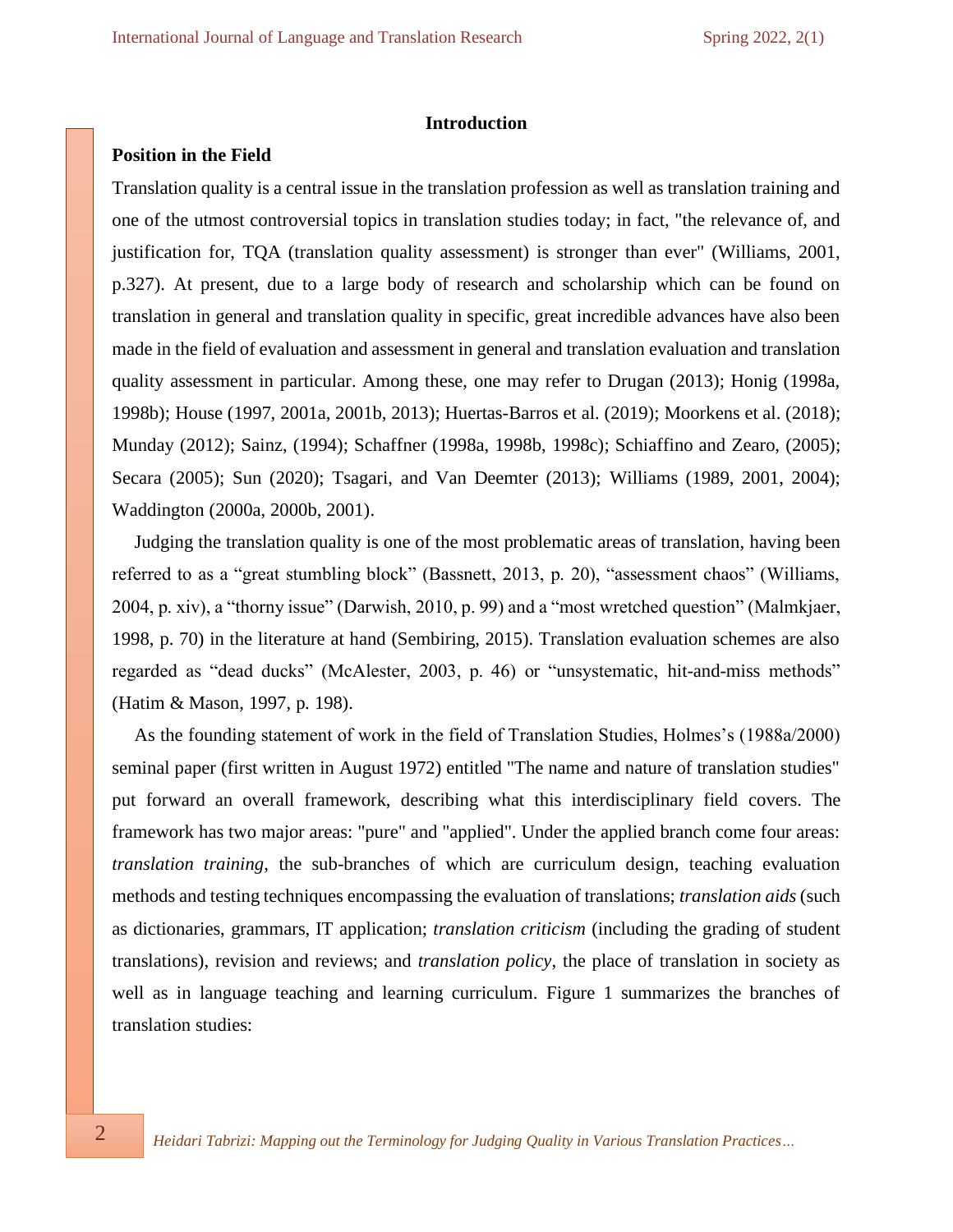## **Figure 1**

*Holmes' Map of Translation Studies (Toury, 1995, p.10)* 



The main merit of Holmes's map is that it allows a clarification on the various frequentlyconfused domains and areas of translation studies, and shows the position of each discipline in relation to translation studies as well as to other disciplines of the field. Obviously, for the process of judging the quality in translation, the endeavor is to investigate the subject matter of the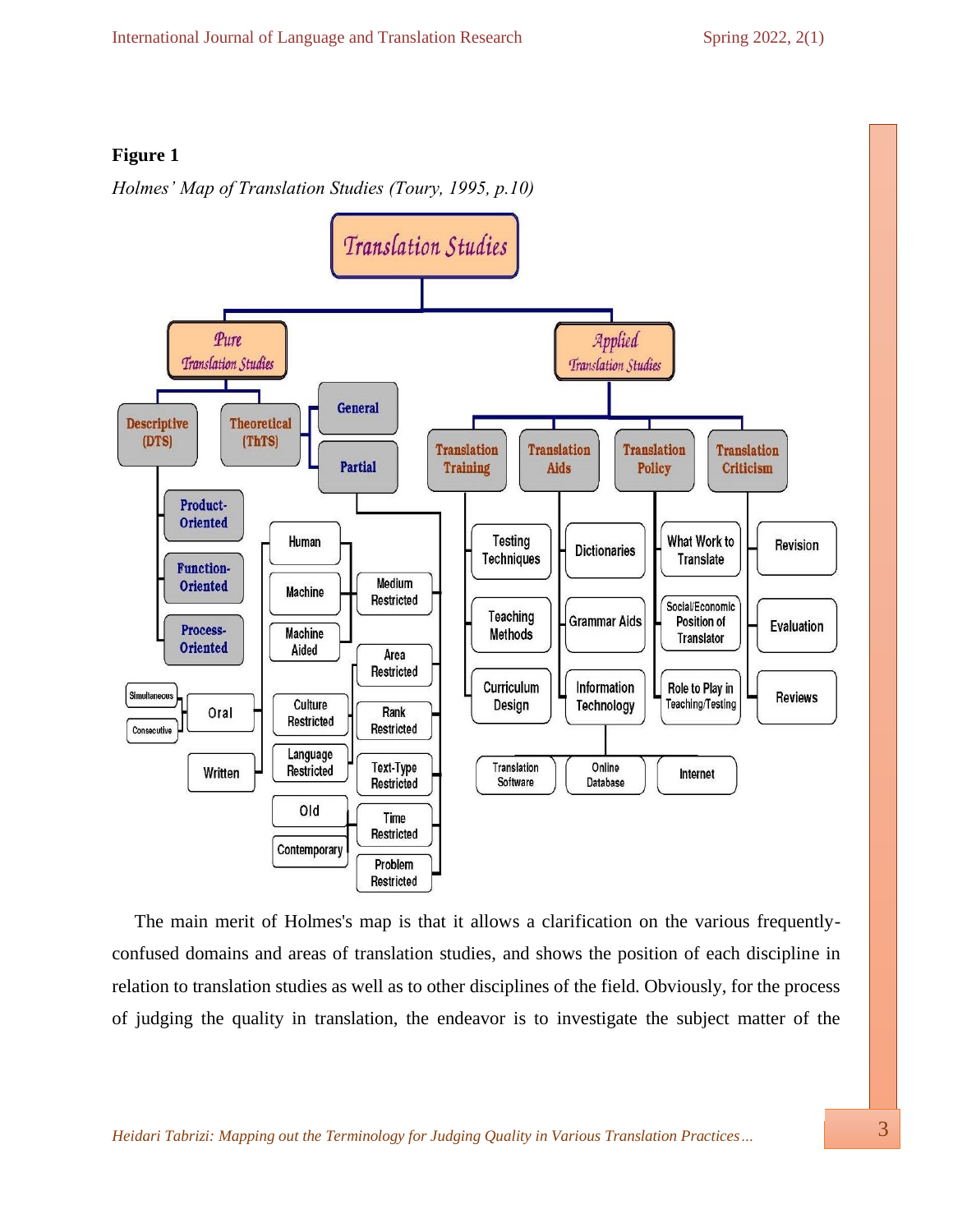branches "testing techniques," "evaluation of translations" and "translation criticism", as common practices in academic as well as in professional contexts.

## **Translation Quality**

According to Fawcett (1981, p. 142), "Translation quality assessment proceeds according to the lordly, but completely unexplained, the whimsy of 'It doesn't sound right." Quality is the underlying concept or building block of all concerns with translation: in debates on translation as a finished product and translating as a process or activity, "the question of quality has always been one of top priority" (Schaffner, 1998a, p. 1). The ultimate aim of each and every translation activity is repeatedly acknowledged to produce a good translation. Thus, "What is a good translation?" should be "one of the most important questions to be asked in connection with a translation" (House, 2001a, p.127). In other words, the simple question 'how is it known when a translation is good' lies at the heart of all discussions with translation criticism and evaluation. Yet, "It is notoriously difficult to say why, or even whether, something is a good translation" (Halliday, 2001, p.14). Nida (1969) also asserted that there will always be a variety of valid answers to the question, 'Is this a good translation?' In the same way, Darwish (2001) argued that like in other knowledge domains, quality in translation means different things to different people because researchers and translation users alike have different viewpoints of quality based on the translation model, perspectives, or set of heuristics they adopt in evaluating quality.

Surprisingly enough, however, the concept of quality is rarely specified explicitly or even articulated at all in the literature at hand: "Astonishingly, a survey of the translation literature … quickly reveals a striking absence of any serious discussion of quality in translation. No index entries for quality appear in these publications, which can only be indicative of the space translation quality occupies in the debate" (Darwish, 2001, p. 4) except for House (1997) and Schäffner (1998). In fact, it is still to come to a universal consensus over what translation quality means. Throughout translation studies, theorists have attempted to define it "on the basis of a theory of translation and translation criticism" from various perspectives (House, 2001a, p.127). In effect, some translation scholars, like Schaffner (1998a), have preferred to speak of '(functionally) appropriate' or of '(pragmatically) adequate' translation instead of the ambiguous modifier 'good'.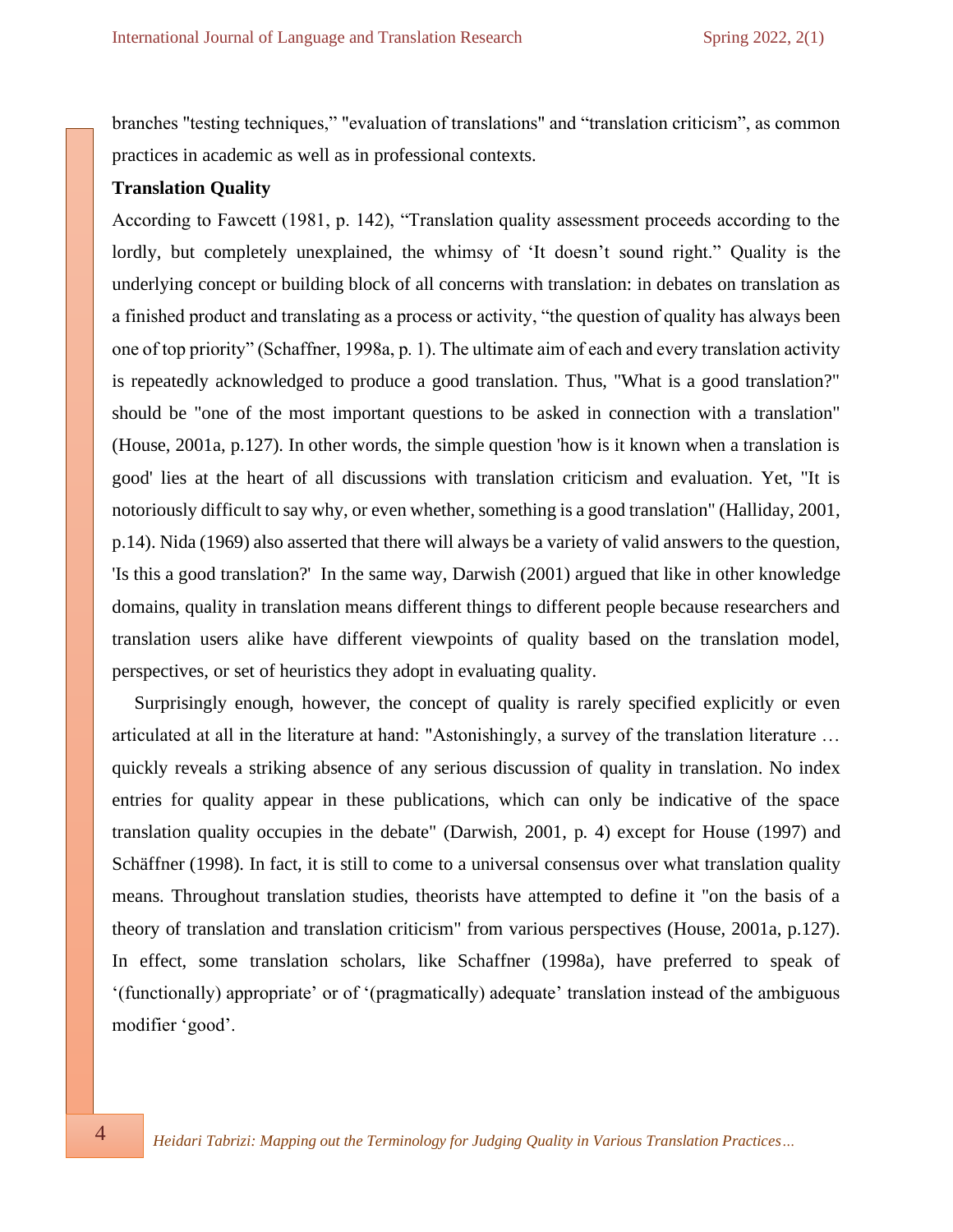In the translation-teaching environment, the whole question of how to evaluate; i.e., how to place a numerical value on a translated text is one that poses a challenge to those responsible for training translators. The attempt to measure the quality of a translation raises important questions addressing the heart of any theory of translation; i.e., the crucial question of the nature of translation or, more specifically, the nature of the relationship between a source text and its translation. The other major issue in this regard is the relationship between features in the text itself and how they are perceived; in this sense, translation quality is relative. Not least does it lead us into an area where the concept of "translation" itself becomes problematic? In short, any attempt to judge a translation presupposes the existence of some criteria, whether objective or subjective, and these criteria further presuppose a theory of translation. In the words of House (1997, p.1), "Translation quality evaluation presupposes a theory of translation. Thus, different views of translation itself lead to different concepts of translation quality," that go hand in hand with "different ways of assessing it." In sum, as Darwish (2001, p.5) has argued,

Translation quality is predicated on the notion that translation is not a haphazard activity. It is rather a rational, objective-driven, result-focused process that yields a product that meets a set of specifications, implicit or explicit. If a translation is a haphazard activity, it falls outside the scope of quality assurance principles that are based on the rationality of process and consciousness of decision-making.

## **Why Evaluating Translation Quality Matters**

According to Williams (2001, p.327), with the advent of globalization and the coming of age of translation as part of the language industry,

The reasons for people's interest in translation quality have, of course, evolved: where they were once primarily aesthetic, religious, and political, they are now primarily professional and administrative (e.g., evaluation of students) and economic and legal (e.g., pre-delivery quality control/assurance; post-delivery assessment to ensure that terms of the contract have been met by supplier).

The main question is why it is necessary to evaluate translation quality. One possible answer is because it has the distinction of being one that interests a broad range of practitioners, researchers, and organizations, whether their focus is on academic or professional translation. Arguing that

*Heidari Tabrizi: Mapping out the Terminology for Judging Quality in Various Translation Practices…* 5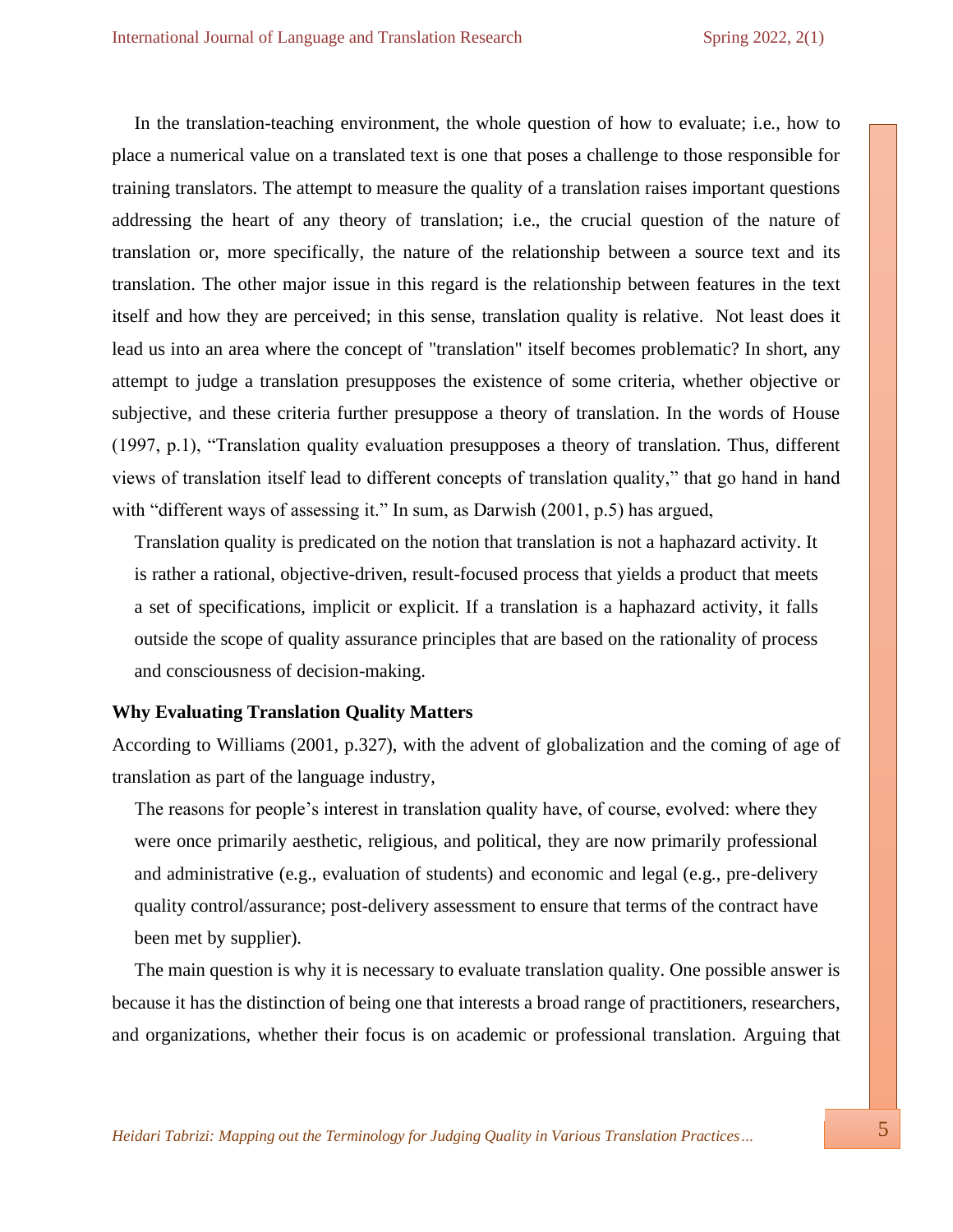what is necessary now is informed and professional translation quality testing and evaluation, Honig (1998b, p.15) defined in detail such a broad range:

- Users need it because they want to know whether they can trust the translators and rely on the quality of their products.
- Professional translators need it because there are so many amateur translators who work for very little money that professional translators will only be able to sell their products if there is some proof of the superior quality of their work.
- Translatological research needs it because if it does not want to become academic and marginal in the eyes of practicing translators it must establish criteria for quality control and assessment.
- Trainee translators need it because otherwise, they will not know how to systematically improve the quality of their work.

This makes translation quality testing and evaluation a central issue in university training courses. The way it is taught and carried out radiates into all aspects of the practice and theory of translation. The testing method used affects more than the simple student-teacher relationship in a translation classroom. In training courses,

- It establishes or undermines the authority of the lecturer/trainer;
- motivates or discourages the student/trainee;
- It implicitly defines the didactic approach to translator-training;
- It sets the standards for what (future generations of) translations and translation users will understand by a 'good' translation.
- It is without some means to assess the quality of translation, it is not possible to improve translation quality, nor is it possible to know if the translation quality is good; and, if it is good, how to keep it that way.

Anyhow, it is universally acknowledged that translation evaluation is a laborious process because of its variety of uses and users (Amiri Shalforoosh & Heidari Tabrizi, 2018; Azin & Heidari Tabrizi, 2016; Elekaei et al., 2016; Heidari Tabrizi, 2008, 2021, in press; Heidari Tabrizi & Pezeshki, (2015); Heidari Tabrizi et al., 2008; Jalalpour & Heidari Tabrizi, 2017; Karimi et al.,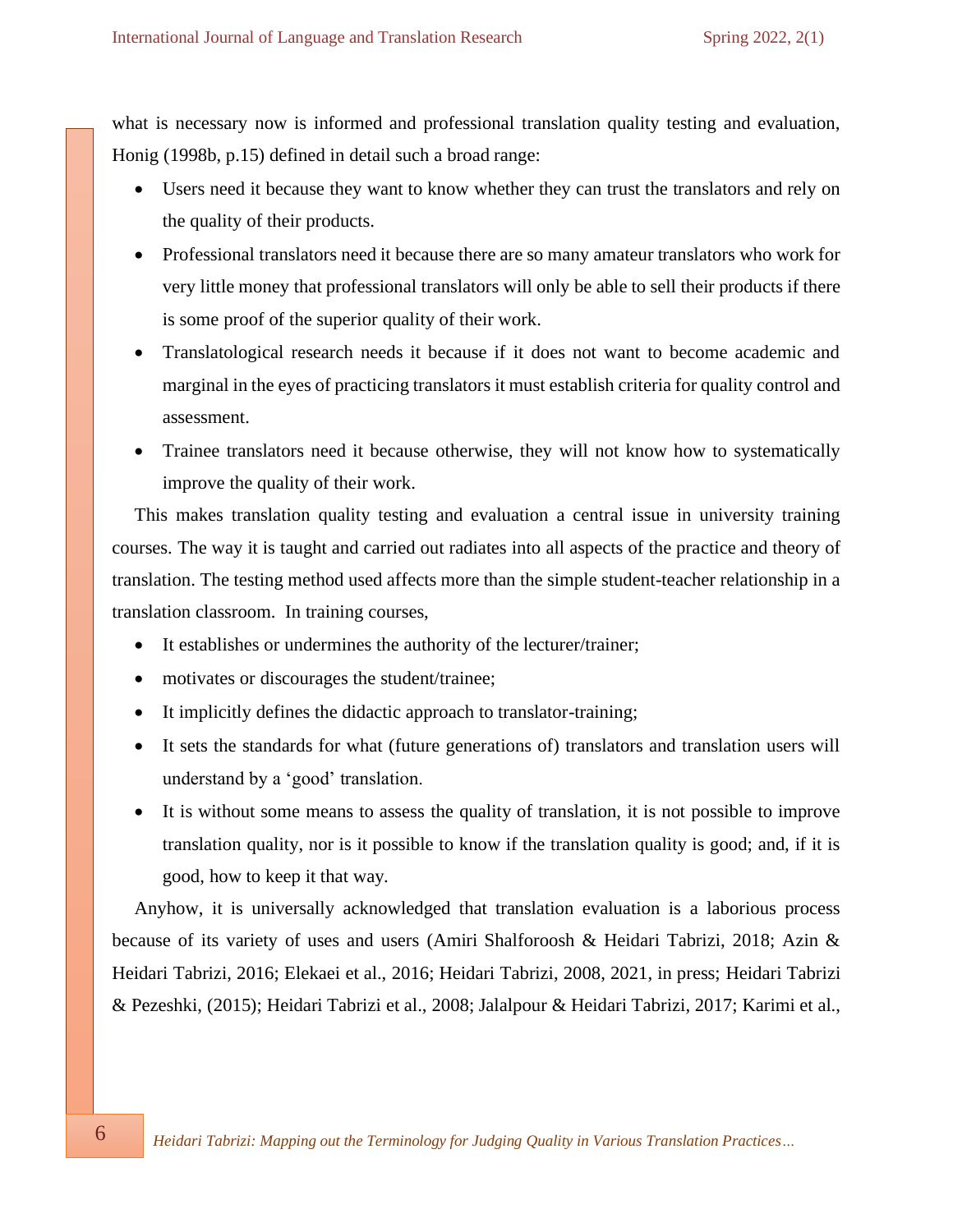2016; Khalouzadeh et al., 2013; Moeinifard et al., 2014; Montazer & Chalak, 2017; Shahsavarzadeh & Heidari Tabrizi, 2020; Valipoor et al., 2019; Yazdani et al., 2020).

## **Translation Evaluation Models**

From time immemorial, the notion of evaluating translation has circulated in translation theory. Yet, very little of 'cookbook' or 'mathematics' nature can be passed on about evaluating translation quality. In fact, evaluation of a translated text as a finished product has often been and even still is accused of being a subjective process**.** That's true: Measuring translation quality is a subjective process that relies highly on human judgments. In other words, the main difficulty associated with translation evaluation is that it is often a very subjective exercise, even though there is little room for subjectivity in the translation classroom.

More specifically, the area of translation quality assessment is academically one "where a more expert writer (a marker of a translation examination or a reviser of a professional translation) addresses a less expert reader (usually a candidate for an examination or a junior professional translator)" (Munday, 2016, p.50). However, according to Zequan (2003), what should be held as *the* criterion for translation quality assessment has constituted the core and co-current concern of all long debates in translation studies throughout history. The problems standing in the way of consensus and coherence in TQA are legion, ranging from the debate over whether and how to factor in conditions of production and difficulty of a source text to the degree of importance placed on target-language defects (Williams, 2001).

As a matter of fact, over the last twenty years, a large number of approaches have been proposed for the evaluation of translations (see for a more detailed recent critical account House, 1997, 2001). In their emphasis on specific aspects of the translation process and their degree of differentiation, they vary considerably. With regard to fundamental principles, however, there is broad agreement on the basic general criteria by which the efficacy of translations is to be judged. In other words, the main problem seems to reside in how to define quality or what measure should be used for the quality of a translation. In fact, different approaches define a good translation differently and apply different criteria for judging translation quality.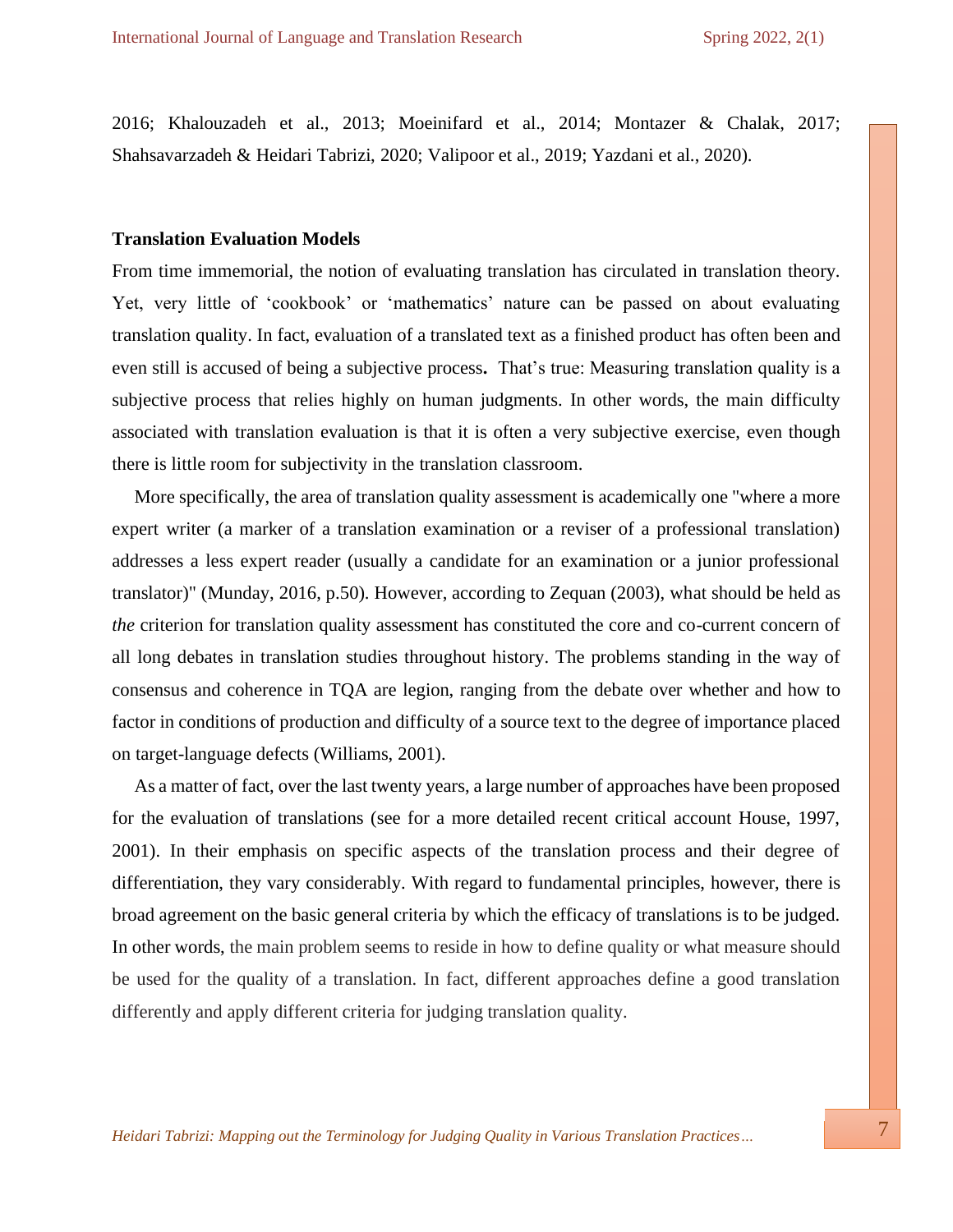At this juncture, examination of the specifics of actual translation quality evaluation approaches serves to highlight what progress has been made in resolving related issues in the discipline and what areas still require improvement. Williams and Chesterman (2002) distinguish three general approaches to translation quality evaluation. First, the source-oriented ones use measuring instruments (including House, 1997, Schaffner, 1998c) which define the required equivalence and then try to classify different kinds of deviations from this equivalence. The second category (including Toury, 1995, Leuven-Zwart, 1990) is oriented toward the target language in the sense that here the main focus is to assess the translation's degree of naturalness. The third approach focuses on examining translation effects on the audience. Examples include Fawcett (2000), Maier (1998), and Vermeer (1996).

In brief, the two central issues in translation evaluation are what is to be evaluated and how this is to be evaluated. The existing models and approaches in the literature at hand, whether they have actually been put into practice or have merely been proposed theoretically, all focus on these two aspects. Besides, they can be classified based on having one feature in common: "Categorization of errors lies at the heart of each approach" (Williams, 2001, p.329). Of course, their concept of the categorization differs, according to whether they incorporate qualitative or quantitative measurement. Accordingly, in the tradition of translation studies, the models of translation evaluation can be divided into two schools: Models with quantitative dimensions (i.e., completeness of message transfer) versus models considering the qualitative aspects (i.e., accuracy). Table 1 summarizes the characteristics of the existing models of translation evaluation:

## **Table 1**

| Features      | Label           | <b>Merits</b>        | <b>Demerits</b>   | <b>Scoring Criteria</b> |
|---------------|-----------------|----------------------|-------------------|-------------------------|
| <b>Type</b>   |                 |                      |                   |                         |
|               | Error-          | 1. Examine/source-   | 1. Subjectivity   | 1. Microstructures      |
| Quantitative  | annotated       | text centered        | 2. Focusing on    | 2. Error typology       |
| <b>Models</b> |                 | 2. Errors'           | negative quality  | 3. Error gravity        |
|               |                 | quantifiability      | 3. Excluding      |                         |
|               |                 |                      | macrostructures   |                         |
|               | <b>Positive</b> | 1. Success-based     | 1. Impracticality | 1. Translation          |
|               |                 | 2. Focusing on right | 2. Not fully-     | processes               |
|               |                 | solutions            | fledged yet       | 2. Potential            |
|               |                 |                      |                   | solutions               |

*An overview of existing translation evaluation models*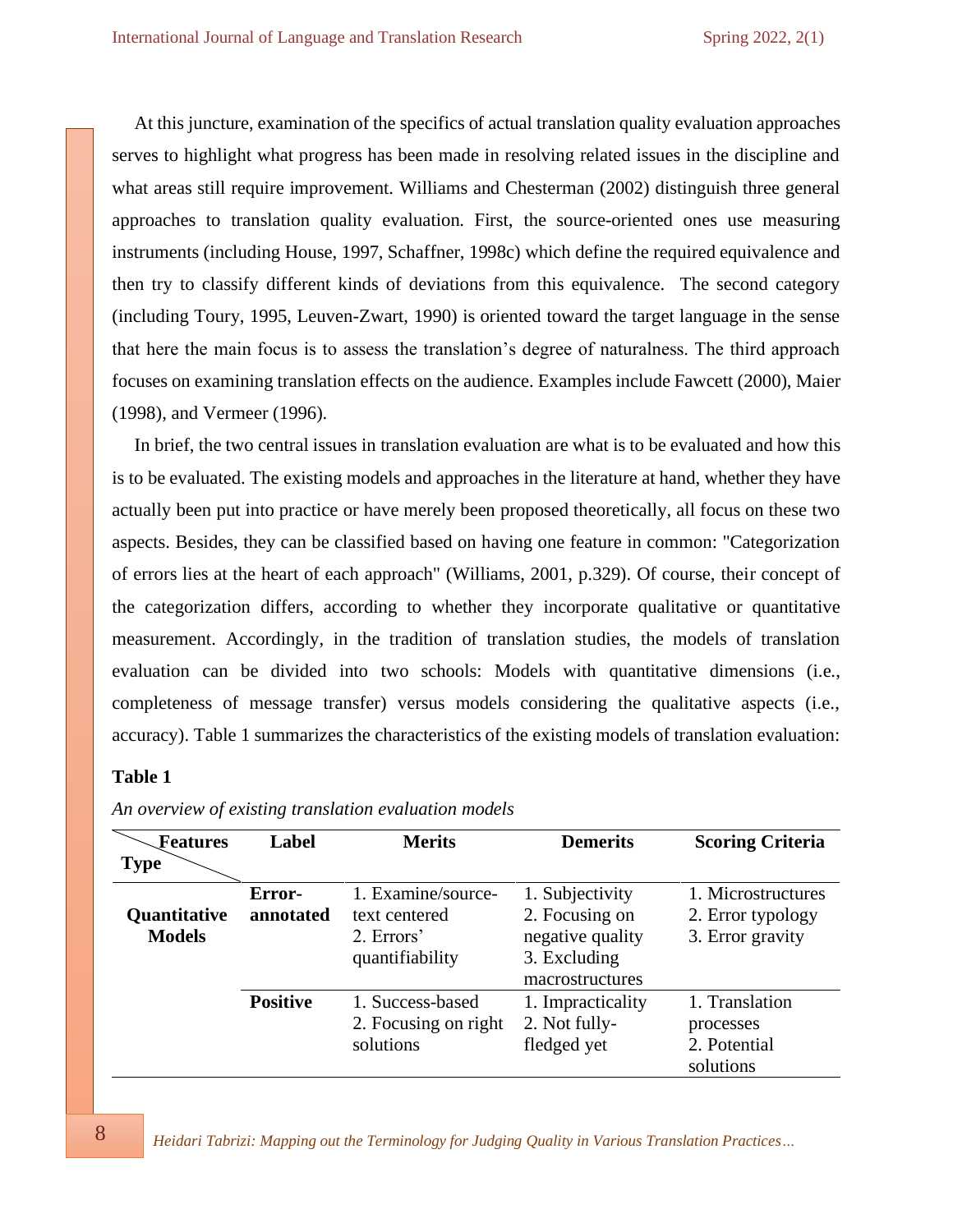|               | <b>Mentalist</b>  | 1. Meaning            | 1. Being            | 1. Impressions on   |
|---------------|-------------------|-----------------------|---------------------|---------------------|
|               |                   | relativity            | atheoretical        | the evaluator $(s)$ |
| Qualitative   |                   | 2. Fast evaluation of | 2. Subjectivity     | 2. Global           |
| <b>Models</b> |                   | a large number of     | 3. No operational   | judgments           |
|               |                   | translations          | definitions for     |                     |
|               |                   |                       | quality             |                     |
|               | <b>Response-</b>  | 1. Equivalence        | 1. Dismissing       | 1. Reactions to the |
|               | <b>based</b>      | 2. Communicatively-   | human mind          | translation         |
|               |                   | oriented              | 2. Ignoring source  |                     |
|               |                   |                       | text                |                     |
|               | Text-             | 1. Including          | 1. Programmatic in  | 1. Source text      |
|               | <b>based</b>      | context/              | nature              | analysis            |
|               |                   | macrostructures       | 2. Impracticality   | 2. Sampling         |
|               |                   | 2. Multi-stages for   |                     | 3. Natives'         |
|               |                   | translation           |                     | metaling.           |
|               |                   | evaluation            |                     | judgments           |
|               | <b>Functional</b> | 1. User-centered      | 1. No operational   | 1. Skopos           |
|               |                   | 2. Target text not    | definition for      | 2. Communicative    |
|               |                   | being tied to source  | <b>Skopos</b>       | acceptability       |
|               |                   | text 'slavishly'      | 2. Inadequacy for   |                     |
|               |                   |                       | bidirectionality    |                     |
|               | Pragmatic         | 1. Descriptive/       | 1. Refusing to pass | 1. Functional,      |
|               |                   | explanatory           | final judgments     | pragmatic           |
|               |                   | 2. Incorporating      | 2. Operationally-   | equivalence         |
|               |                   | social factors        | defined concepts    |                     |

A cursory, yet selective, review of evaluation methods and procedures for translation quality by Williams (2001) highlights the following limitations:

- Norm-based models are for the most part micro-textual. They are applied to short passages or even sentences.
- Criterion-referenced models (e.g. Nord, House) are based on discourse and full-text analysis and factors in the function and purpose of the text.
- None of the textological models proposes clearly defined overall quality or tolerance levels. House refuses to pass overall judgments, and Nord's assessments are not related to a measurable scale of values.

According to Williams (2001), none of the non-quantitative models can offer a cogent acceptability threshold for evaluating translation quality either, precisely because it does not propose error weighting and quantification for individual texts. To him, what is needed is an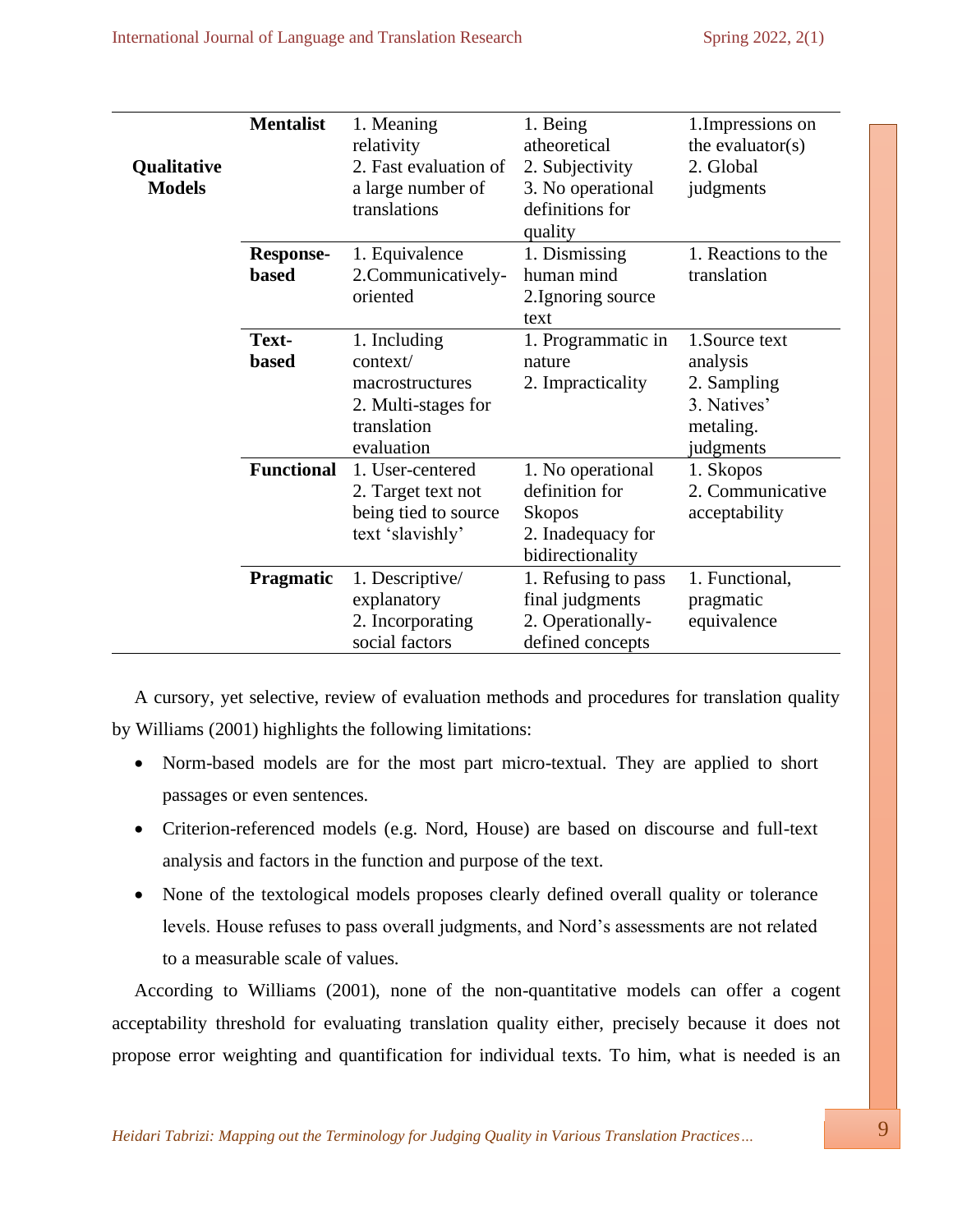approach that combines the quantitative and textological dimensions, along the lines proposed by Bensoussan and Rosenhouse (1990) and Larose (1987, 1998).

## **Translation Evaluative Practices: Different Uses and Users**

In one aspect, translation quality is a direct result of the translation process, which cannot be separated from the principal actor in the process, namely the translator. Subsequently, translator competence is always called into question whenever the quality of the translation product is questioned. Yet, for the main part, translation researchers and educators have treated the quality of the translation product, the translation process, and the translator competence as discrete entities. In fact, it is only recently that the focus has shifted from the translation product (always referred to as 'translation') to the translation process (increasingly used term 'translating') albeit in a timid and limited fashion and with more obscure views and perspectives on what constitutes a process. To put it bluntly, there seems to be some serious confusion among researchers and analysts at least about the process, procedure, and methodology (Darwish, 1998, 2001).

## **Figure 2**



 *Heidari Tabrizi: Mapping out the Terminology for Judging Quality in Various Translation Practices…*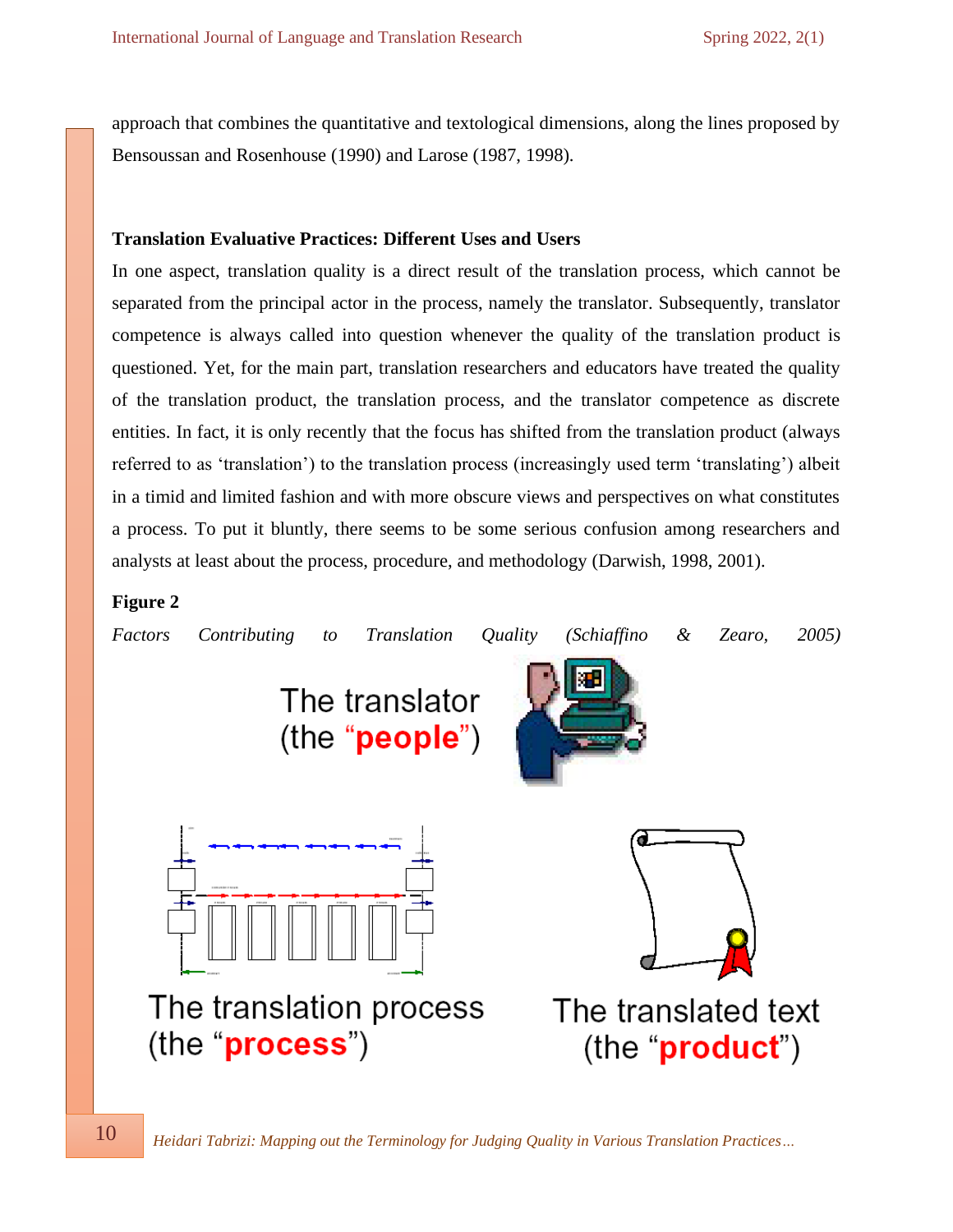Thus, it is generally accepted by now that translation is tripartite comprising the 'people', the 'process', and the 'product' (Figure 2). The trouble is that these three components are all right: Translation *is* a product, a process, and a service offered by a translator. That is why measuring the quality of a translation is much more complicated, especially if it is to be reliable and objective.

Interestingly enough, in translation discipline as an academic inquiry, the quality judgment is limited just to the evaluation of the text translated; i.e., the product of the translation process, under test conditions was investigated and discussed. The evaluation methods practiced for the other two, though of crucial importance in translation quality, were included. Another justification for limiting the scope of the study to the translation as a product is that, in the words of Wagner, "in fact most industrial quality standards are process-oriented" (Chesterman & Wagner, 2002, p. 84) whereas as Chesterman argued, "in the academic field, on the other hand, most of the work on translation quality has been on the product" (p.88). Likewise, Darwish (1995) asserts that whereas a shift from product-oriented to process-oriented models has been observed in translator training, translation tests, especially those run by teachers in academic bodies, remain product-oriented. They seek to establish whether a translation trainee is qualified to pass a course or not. This is validated largely by evaluating a snapshot of the translation product of a timed test; in other words, the outcome of the translation process. It is also of cardinal importance that judging the quality of translations is related to the many different purposes that a given translation may serve and the wide variety of contexts and circumstances where translation can occur.

The judgment itself fulfills a purpose. It may serve to examine a translator's qualification for a particular translation job, to assess whether he or she has satisfied the requirements for a specific translation task, to inform a translation student about his or her progress, to inform the reader about the quality of the translation of a new work of fiction, etc. A judgment is also oriented towards a prospective addressee. It will look different depending on whether it targets professional translators, the audience of the target text, clients, or translation students (Lauscher, 2000. p.163).

In practice, the contexts in which translation quality judgment takes place can be divided into two broad categories: academic versus non-academic (often referred to as translation industry). Campbell and Hale (2003) have divided works on assessment/evaluation of translation into two broad categories of assessment purpose: accreditation and pedagogy, reflecting the two broad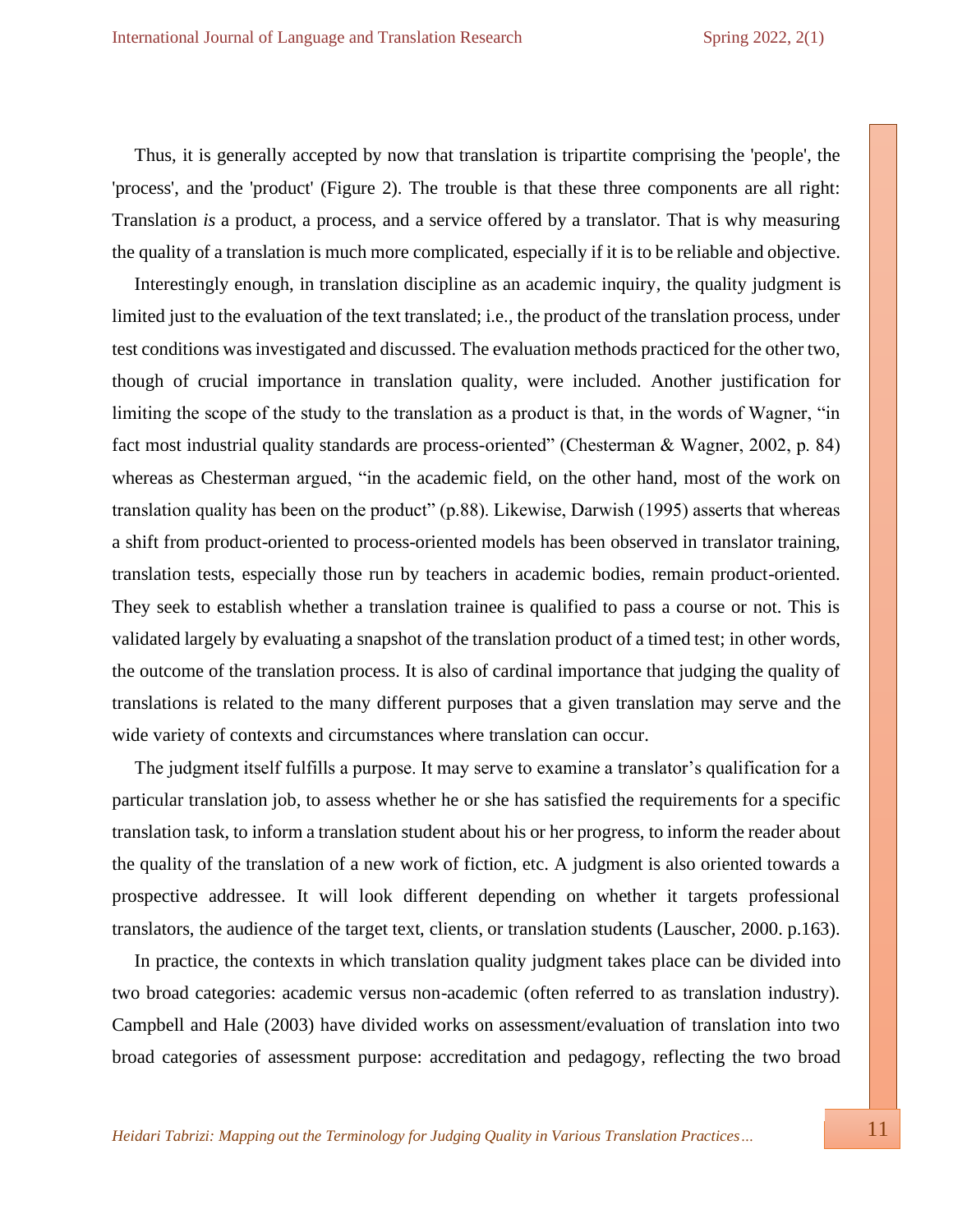constituencies of recruitment and training. Considering both academic translation programs and the translation industry, Brunette (2000) identified the types of evaluation procedures used in the two settings and distinguishes five assessment procedures for quality testing:

(a) *Didactic Revision*, conducted by translator trainers, focusing on the formative or summative evaluation of texts translated, and intended as a careful comparison of source and target texts with the aim of improving translator's skills;

(b) *Translation Quality Assessment* (TQA), conducted by translation managers, related to management techniques and performed over a portion of the translated text by concentrating on its quality for productivity purposes utilizing a predefined checklist;

(c) *quality control*, conducted by revisers, an instrument for management purposes ensuring the compliance of the final translation; i.e. translation as a product, with a set of requirements, norms, and criteria established in advance;

(d) *Pragmatic Revision*, usually performed by an individual reviser who does not have contact with the translator and whose aim is to improve the final version; and

(e) *Fresh Look*, conducted by supposedly first readers, considers the translation as an independent coherent, and cohesive unit that has to conform to target readers' expectations.

To these five evaluation procedures used in academic and professional translation environments, one can add a fully academic-oriented practice focusing on just one aspect of Brunette's didactic revision: pedagogical evaluation, a kind of diagnostic test or task. This kind of evaluation, mainly concerned with the translation process, helps translator trainers/evaluators provide objective and constructive feedback to the trainees in a translation classroom (Bowker, 2000). It is focused on the educational function and aims at eliciting information useful to the translation students rather than testing them (Kim, 2004). According to Hatim and Mason (1997), "Even within what has been published on the subject of evaluation, one must distinguish between the activities of assessing the quality of translations, translation criticism and translation quality control on the one hand and those of assessing performance on the other" (p.197). On the whole, most research into assessment in translation only concentrates on one area— criticism of translations of literary and sacred texts—and other areas are just ignored. In fact, this field of research includes two other areas as well, each with its own characteristics (in terms of objects,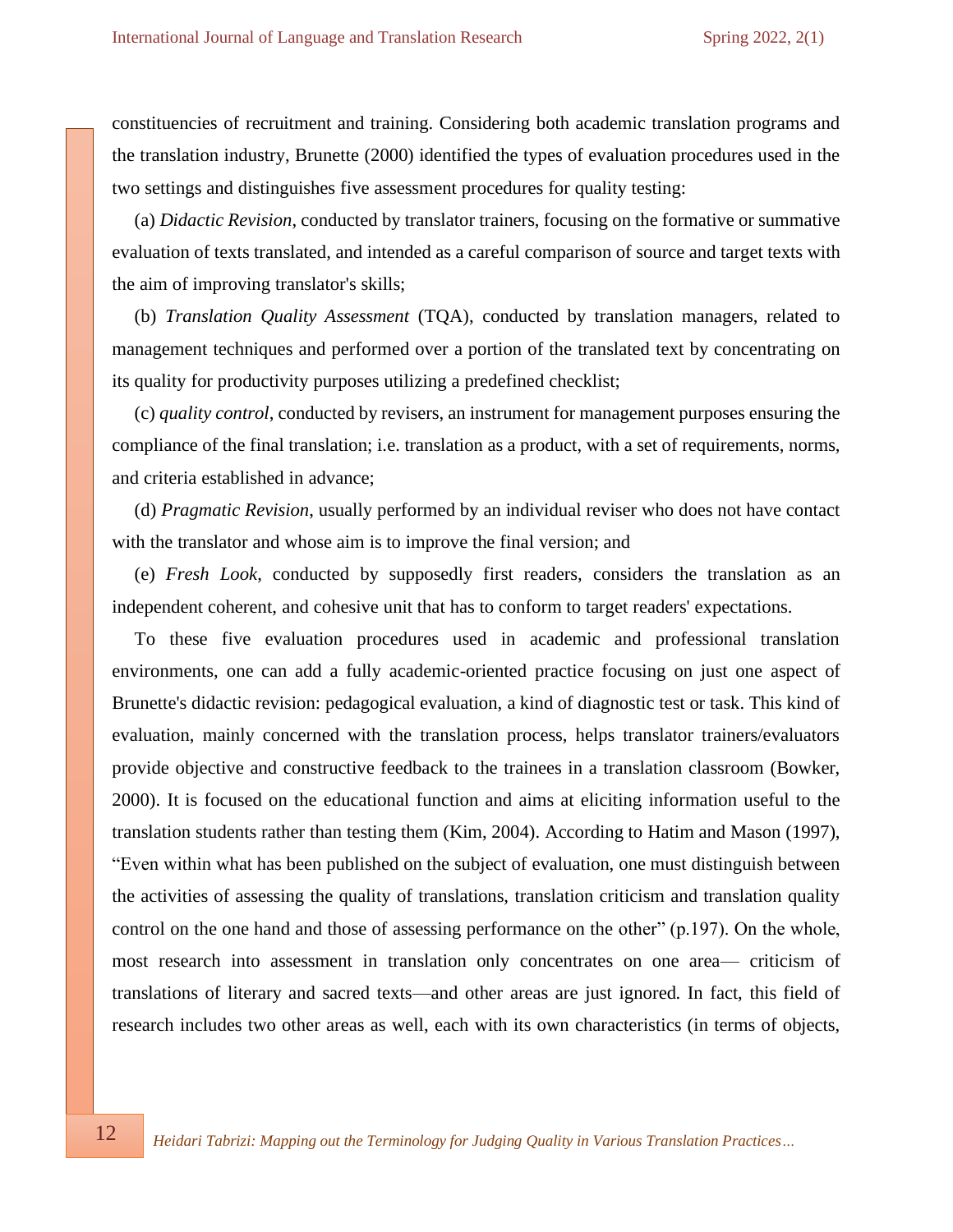types, functions, aims, and means of assessment): assessment of professionals at work and assessment of trainee translators (Martinez Melis & Hurtado, 2001).

Terms and concepts used in discussing the process of judging translation quality in its various practices and contexts are rather confused by scholars and practitioners in the field. Perhaps, the prime example of such confusion is the interchangeable use of the terms "evaluation" and "assessment." Acknowledging the complexity and importance of defining these notions, a shared emphasis is found in the literature on defining and assessing quality in the context of specific situations. In fact, the lack of a universal, unified specialized terminology for judging translations is urging the need to standardize assessment terminology in order to reach a common understanding of quality standards demanded in both academic and professional settings. In order to differentiate among various practices, translation terminology is gradually being evolved. To date, efforts have been made to clarify this terminology and to identify and define different types of translation quality assessment procedures. Through a systematic review of the literature at hand, the present paper aimed at mapping out the terminology for judging quality in various translation practices as a key disciplinary desideratum.

## **Concluding Remarks**

Research on testing and judging translation quality (e. g. Arango-Keeth & Koby, 2003) has revealed that "the terms and concepts used in discussing this process are somewhat confused hence the need to map out the terminology used in various evaluative practices" (Brunette, 2000, p.169). Perhaps, the prime example of such confusion is the interchangeable use of the terms, "evaluation" and "assessment." This is in line with Honig (1998b), "Obviously, many teachers and lecturers are not aware of the fact that there is such a wide variety of evaluation scenarios and applied criteria (p.29)." Likewise, Newmark (2003, p.65) asserts that "… examination boards and examiners are not aware of the literature."

In a special issue of The Translator dedicated to "Evaluation and Translation", Maier (2000), the guest-editor, has written perceptively about various uses and discussions of the terms 'value' and 'quality' and about the instability of such notions in relation to translation. Asserting that determining the value of a translation is considered by some as evaluation and by others as assessment, she points out that these two terms can sometimes be considered synonymous: "Some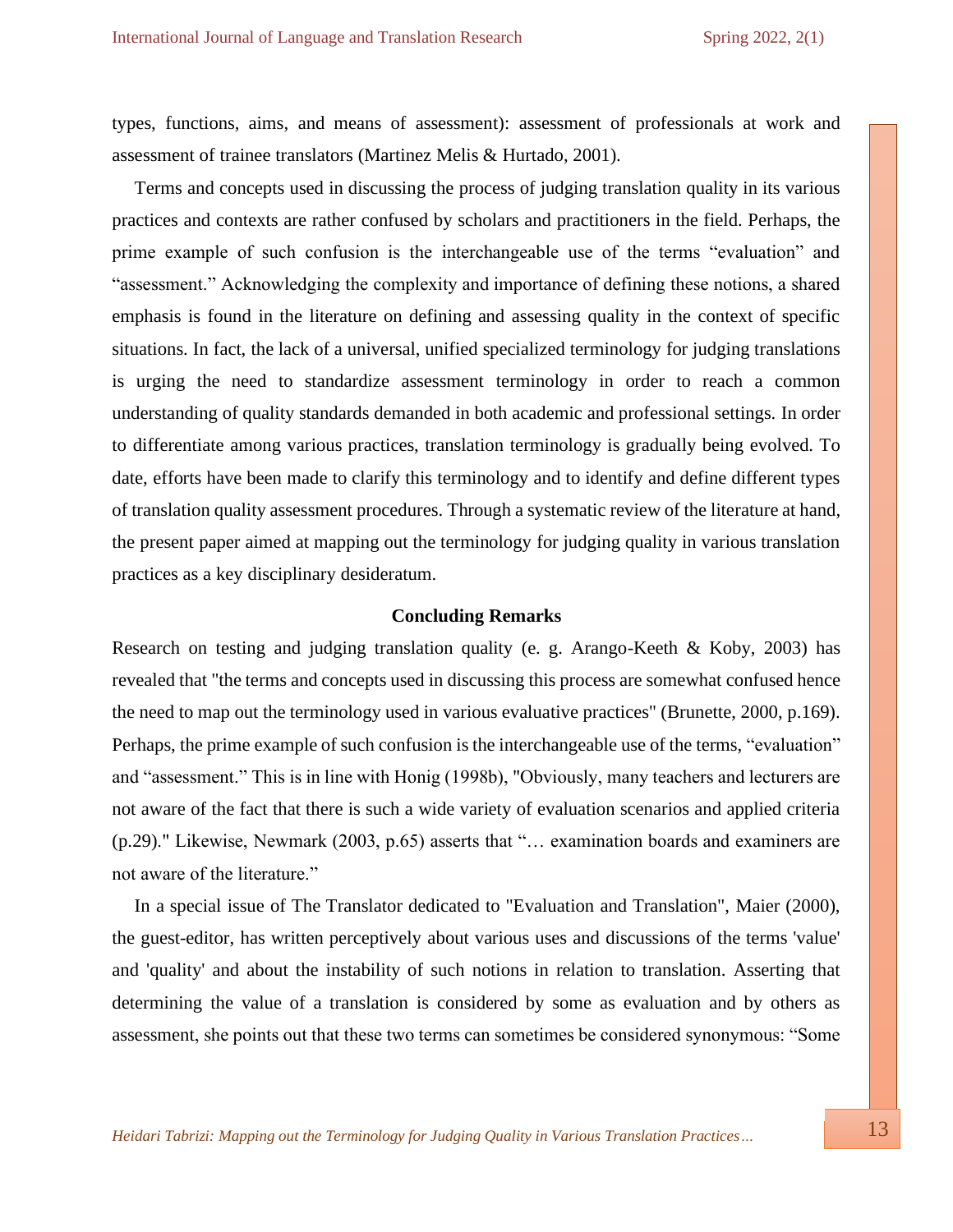refer to this determination as evaluation, others use assessment; and many, if not most, use the two interchangeably, often without indications that they consider the terms synonymous" (Maier, 2000, p.137). Acknowledging the complexity and importance of defining these notions, she observed, "one sees a shared emphasis on defining and assessing quality in the context of specific situations, especially pedagogical ones" (Maier, 2000, p.140).

In brief, the lack of a universal, unified specialized terminology for judging translations is urging the need to standardize assessment terminology in order to reach a common understanding of quality standards demanded in both academic and professional settings. However, the field of translation quality is still a developing field, perhaps not surprising since the field of translation evaluation and assessment is just in its infancy. McAlester (2000) convincingly argues that 'evaluation', 'assessment', 'criticism', and 'analysis' which are being used synonymously in the relevant literature should be referred to as 'words' since "they are too implicitly defined to be called **'terms'** [emphasis added]" (p. 231). In order to differentiate among various practices, translation terminology is gradually being evolved. To date, some efforts have been made to clarify this terminology and to identify and define different types of translation quality assessment procedures. As a typical example, Brunette (2000), addressing this problem in her article attempted to define the key terms specific to this field. Other instances include Adab (2004), Kim (2004), House (2001b), Ivanova (1998), Kussmaul (1995), Sainz (1994), Farahzad (1992) just to mention a few among others.

McAlester (1999, 2000) uses the term 'translation assessment' as a cover term for the followings: translation evaluation (placing a numerical value on a translation e.g. a grade or rate it with points), translator evaluation (granting accreditation or giving qualification), translation criticism (stating the adequacy or appropriateness of a translation), translation analysis (comparing descriptively a translation and its original to ascertain translator's methods), and translation quality control (assessing the translation product/service per se rather than the translator). Likewise, Hatim and Mason (1997) distinguish between translation quality control/assessment and translation criticism on the one hand and translation performance evaluation on the other.

Thus, as a matter of clarification, these terms were specifically used in the following ways except for quotations from other works. Terms like 'translation quality assessment (TQA)', 'translation quality management (TQM)' or 'quality control (QC)' which are more frequently used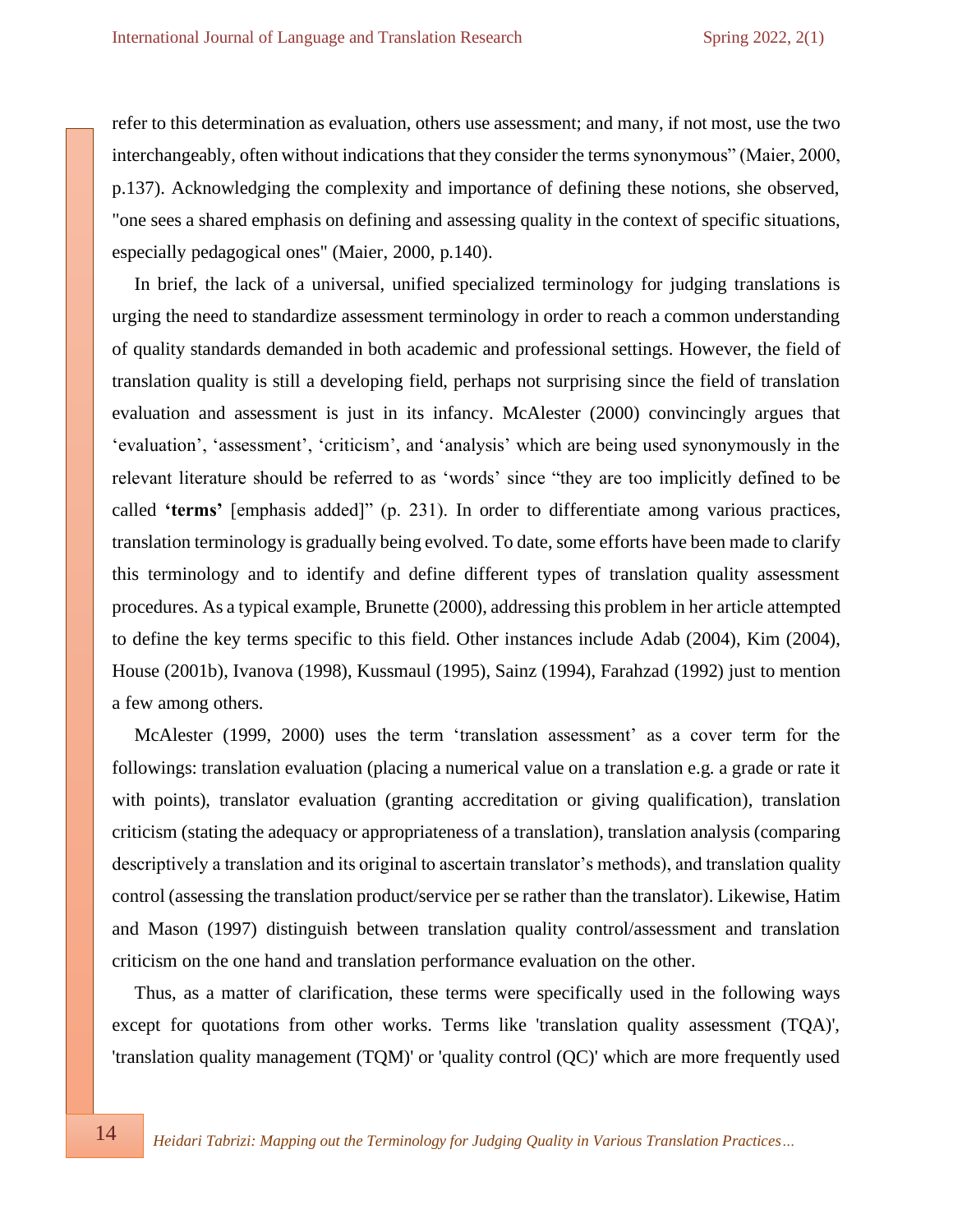in non-academic settings as the jargon of translation industry were deliberately avoided in this study. Those terminologies often associated with translation criticism and professional translation such as 'judgment' or 'criticism' will not be used here too. The term 'testing translation quality was generally selected as it implies the notions of summative (as well as formative) evaluation conducted to evaluate and score translations of translator trainees' informal tests. More specifically, the term 'translation evaluation' was preferred because it conveys the concept of 'decision-making'; i.e., predicated on the translation quality, it is decided whether a translator trainee would pass or fail. Likewise, McAlester (2000) defined translation evaluation as "the placing of a value on a translation; i.e., awarding a mark, even if only a binary pass/fail one. It is this procedure, in particular, that should strive to fulfill the four conditions" (p. 231).

## **References**

- Adab, B. (2004). Evaluating choices: The role of corpora in translation choices and target text assessment. In I. Kemble. (Ed.), *Using corpora and databases in translation* (pp. 1-14). The University of Portsmouth.
- Amiri Shalforoosh, E., & Heidari Tabrizi, H. (2018). The study of English culture-specific items in Persian translation based on House's model: The case of *Waiting for Godot*. *International Journal of English Linguistics, 8*(1), 135-145.
- Arango-Keeth, F., & Koby, G. S. (2003). Assessing assessment: Translator training evaluation and the needs of industry quality assessment. In B. J. Baer (Ed.), *Beyond the ivory tower: Rethinking translation pedagogy* (pp. 117-134). John Benjamins Publishing.
- Azin, N., & Heidari Tabrizi, H. (2016). The relationship between the critical thinking ability of Iranian English translation students and their translation ability. *Theory and Practice in Language Studies (TPLS), 6*(3), 541-548.
- Bassnett, S. (2013). *Translation studies* (4<sup>th</sup> ed.). Routledge.
- Bensoussan, M. & Rosenhouse, J. (1990). Evaluating students' translations by discourse analysis. *Babel, 36(2)*, 65-84.
- Bowker, L. (2000). A corpus-based approach to evaluating student translations. *The Translator, 6*(2), 183-210.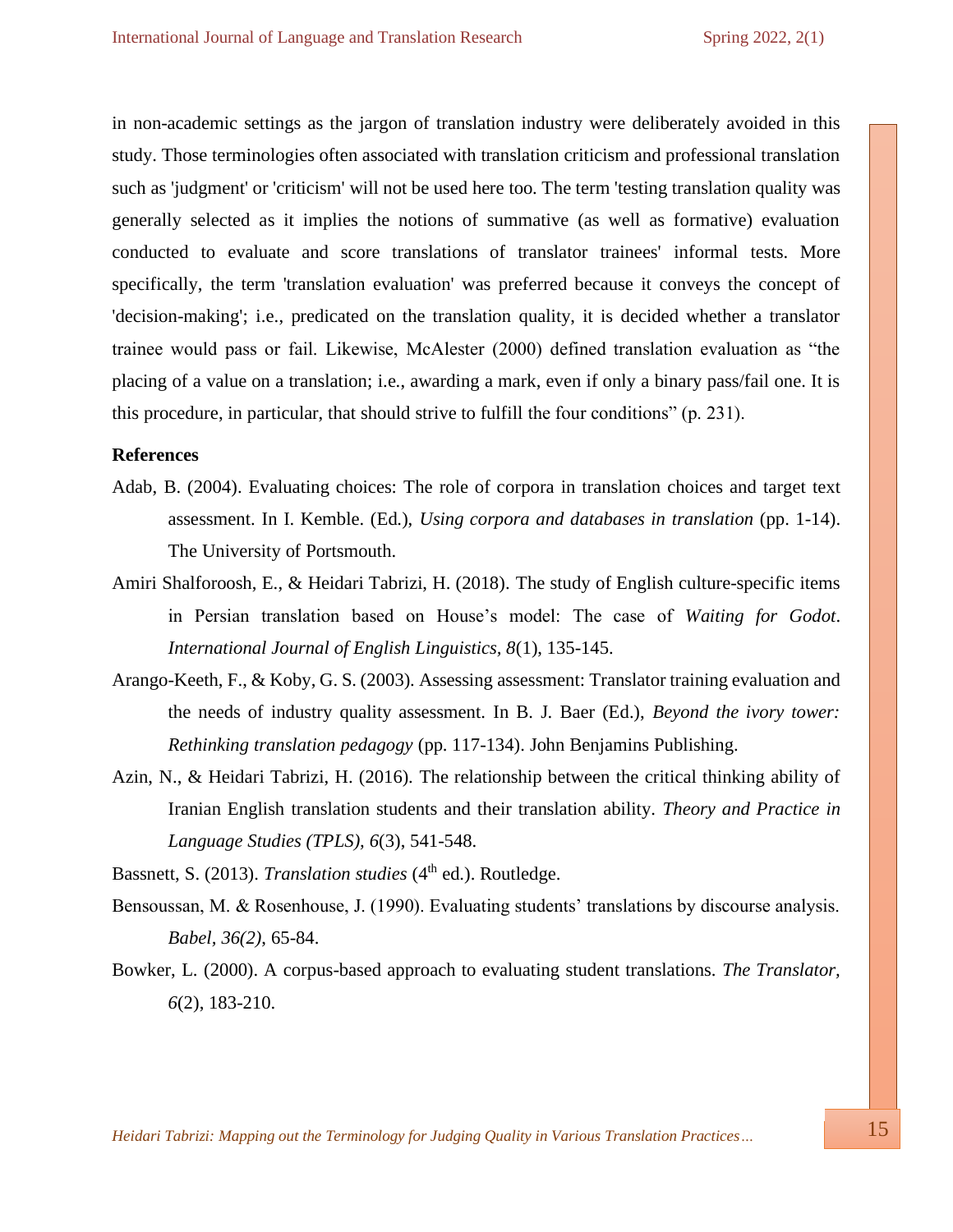- Brunette, L. (2000). Towards a terminology for translation quality assessment: A comparison of TQA practices. *The Translator 6 (2),* 169– 182.
- Campbell, S., & Hale, S. (2003). Translation and interpreting assessment in the context of educational measurement. In G. M. Anderman & M. Roger (Eds.), *Translation today: Trends and perspectives* (pp. 205-224). Multilingual Matters Limited.
- Campbell, S., & Hale, S. (2003). Translation and interpreting assessment in the context of educational measurement. In G. M. Anderman & M. Roger (Eds.), *Translation today: Trends and perspectives* (pp. 205-224). Multilingual Matters Limited.
- Chesterman, A., & Wagner, E. (2002). *Can theory help translators: A dialogue between the ivory tower and the word face.* St. Jerome Publishing.
- Darwish, A. (1995). *A Model for designing decision-based translation tests.* Retrieved March 21, 2007, from [http://www.at-turjuman.com.](http://www.at-turjuman.com/)
- Darwish, A. (2001). *Transmetrics: A Formative approach to translator competence assessment and translation quality evaluation for the New Millennium*. Retrieved March 21, 2007, from [http://www.at-turjuman.com.](http://www.at-turjuman.com/)
- Darwish, A. (2005). *Towards a formal accreditation of translation quality assurors.* Retrieved March 21, 2007, from [http://www.at-turjuman.com.](http://www.at-turjuman.com/)
- Darwish, A. (2010). *Translation applied: An introduction to applied translation studies–A transactional model.* Write scope Publishers.
- Drugan, J. (2013). *Quality in translation profession: Assessment and improvement*. Bloomsbury.
- Elekaei, F., Faramarzi, S., & Heidari Tabrizi, H. (2016). Autonomy, Critical Thinking and Listening Comprehension Ability of Iranian EFL Learners. *International Journal of Applied Linguistics & English Literature*, *5*(2), 40-48.
- Farahzad, F. (1992). Testing achievement in translation classes. In C. Dollerup and A. Loddegaard (Eds.), *Teaching translation and interpreting: training, talent, and experience: Papers from the First Language International Conference* (pp. 271– 278). John Benjamins Publishing Company.

Fawcett, P. (1981). Teaching translation theory. *Meta 26 (2)*, 141-147.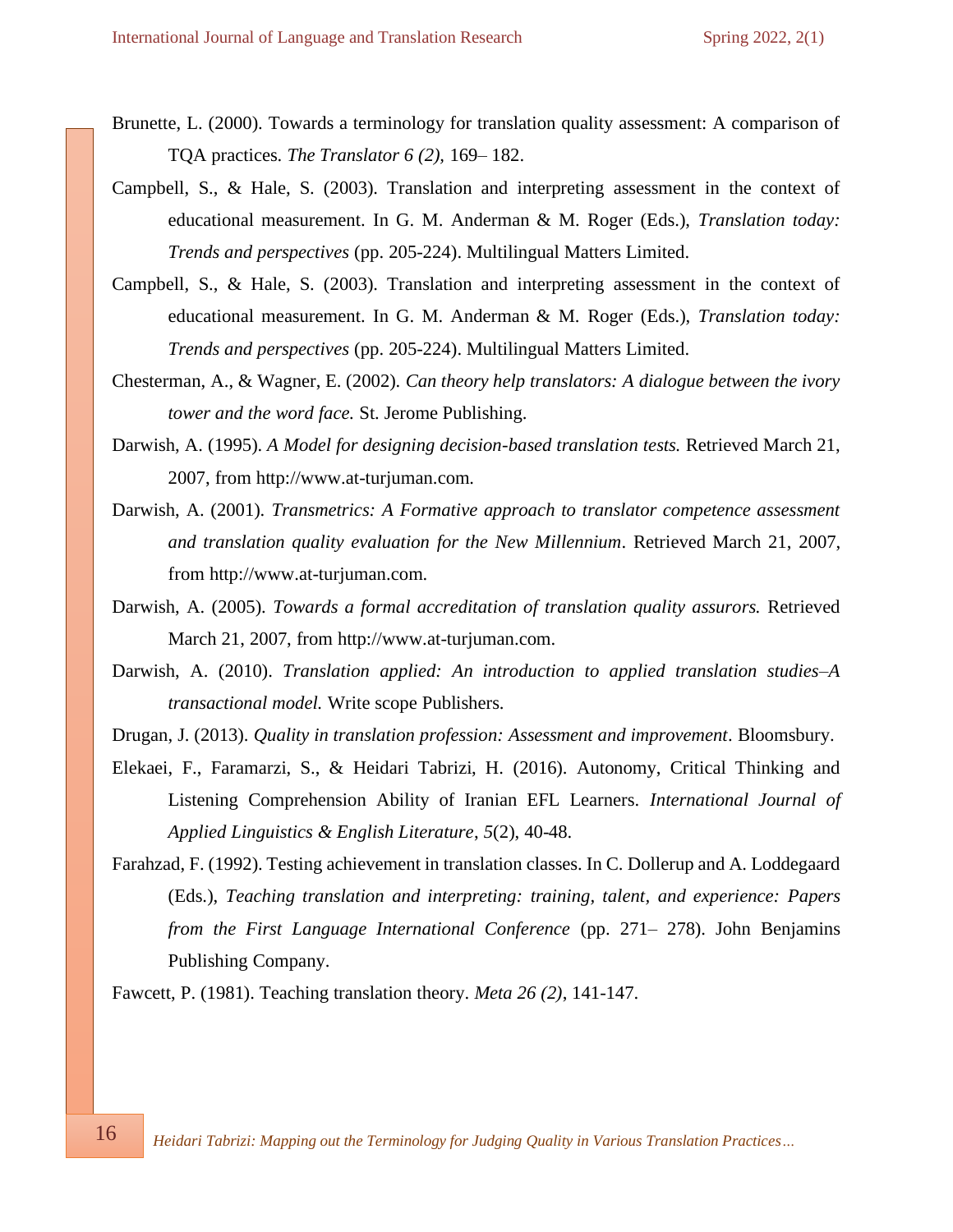Halliday, M.A.K. (2001). Towards a theory of good translation. In E. Steiner and C. Yallop (Eds.), *Exploring translation and multilingual text production: Beyond content* (pp.13-18)*.* Mouton de Gruyter.

Hatim, B., & Mason, I. (1997). *The translator is communicator.* Routledge.

- Heidari Tabrizi, H. (2008). *Towards developing a framework for the evaluation of Iranian undergraduate students' academic translation* (Unpublished Doctoral Thesis). Shiraz University, Shiraz, Iran.
- Heidari Tabrizi, H. (2021). Evaluative practices for assessing translation quality: A content analysis of Iranian undergraduate students' academic translations. *International Journal of Language Studies*, *15*(3), 65-88.
- Heidari Tabrizi, H. (in press). Assessing Quality of Pedagogical Translations: Dominant Evaluative Methods in Final Tests of Undergraduate Translation Courses. *Journal of Language and Translation*.
- Heidari Tabrizi, H., & Pezeshki, M. (2015). Strategies used in the translation of scientific texts to cope with lexical gaps (Case of Biomass Gasification and Pyrolysis Book). *Theory and Practice in Language Studies (TPLS), 5*(6), 1173-1178.
- Heidari Tabrizi, H., Chalak, A., & Taherioun, A. H. (2014). Assessing the Quality of Persian Translation of Orwell's Nineteen Eighty-four Based on House's Model: Overt-covert Translation Distinction. *Acta Linguistica Asiatica, 4*(3), 29-42.
- Heidari Tabrizi, H., Riazi, A. M., & Parhizgar, R. (2008). On the translation evaluation methods as practiced in Iranian universities' BA translation program: The attitude of students. *Teaching English Language and Literature* (*TELL), 2*(7), 71-87.
- Holmes, J. S. (1988a/2000). The name and nature of translation studies. In L. Venuti (Ed.), *The Translation studies reader* (pp. 172-185). Routledge.
- Holmes, J. S. (1988b). *Translated! [Selected] papers on literary translation and translation studies.* Rodopi.
- Honig, H. (1998a). Complexity, contrastive linguistics and translator training: Comments and responses. In C. Schaffner (Ed.), *Translation and quality* (pp. 83-89)*.* Multilingual Matters Limited.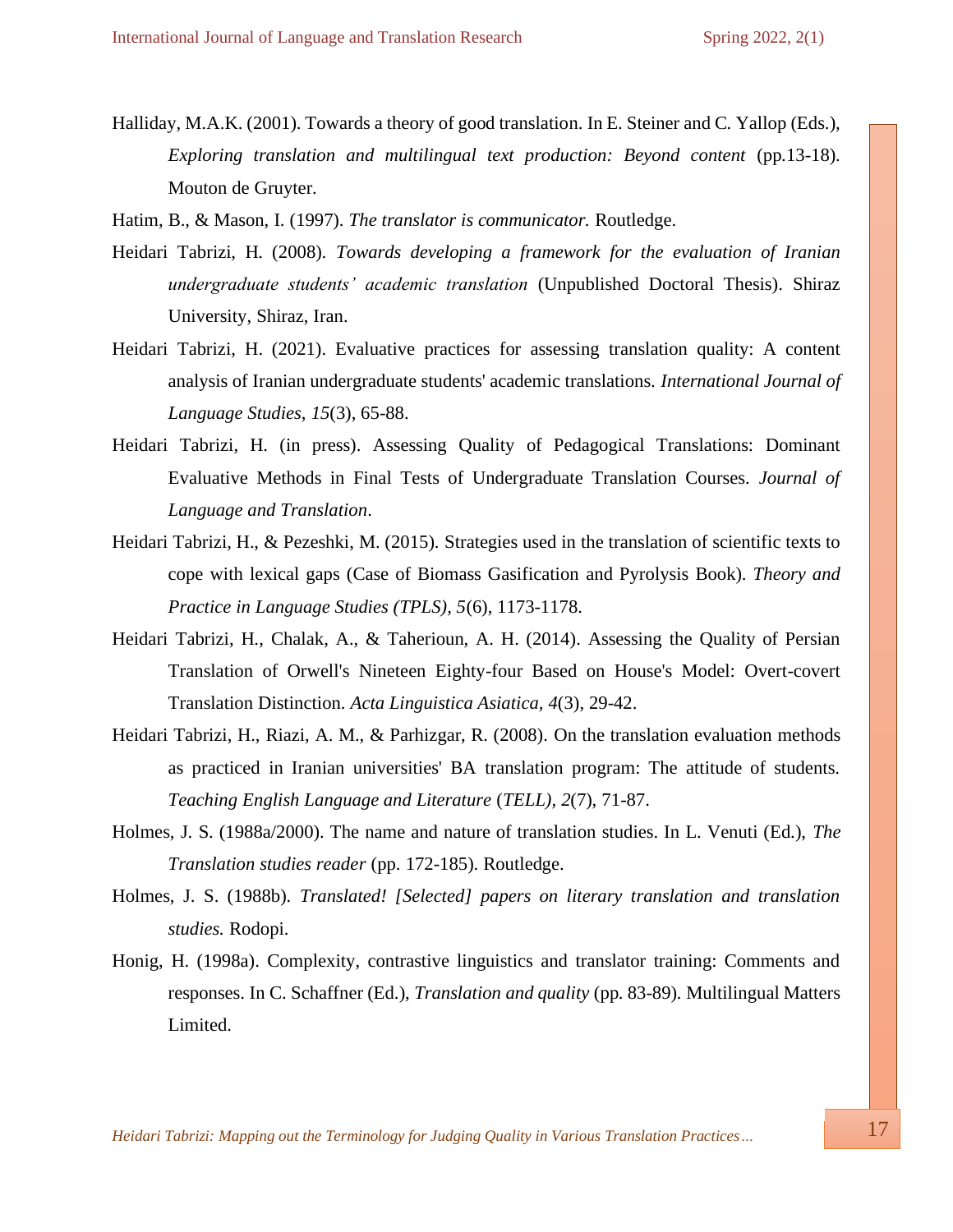- Honig, H. (1998b). Positions, power, and practice: Functionalist approaches and translation quality assessment. In C. Schaffner (Ed.), *Translation and quality* (pp. 6-34)*.* Multilingual Matters Limited.
- House, J. (1997). *Translation quality assessment: A model revisited.* Gunter Narr.
- House, J. (2001a). How do we know when a translation is good? In E. Steiner & C. Yallop (Eds.), *Exploring translation and multilingual text production: Beyond content* (pp. 127-160)*.*  Mouton de Gruyter.
- House, J. (2001b). Translation quality assessment: Linguistic description versus social evaluation. *Meta, 46*(2), 243-257.
- House, J. (2013). How do we know when a translation is good? *Exploring translation and multilingual text production* (pp. 127-160). De Gruyter Mouton.
- Huertas-Barros, E., Vandepitte, S., & Iglesias-Fernández, E. (Eds.). (2019). *Quality assurance and assessment practices in translation and interpreting*. IGI Global.
- Ivanova, A. (1998). Educating the 'Language Elite'. In K. Malmjaer (Ed.), *Translation and language teaching, language teaching and translation* (pp.91-109). St. Jerome Publishing.
- Jalalpour, E., & Heidari Tabrizi, H. (2017). A study of the English translation of colloquial expressions in two translations of Jamalzadeh: once upon a time and Isfahan is half the world. *Journal of Language Teaching and Research, 8*(5), 1011-1021.
- Karimi, M., Heidari Tabrizi, H., & Chalak, A. (2016). Challenges in English to Persian translation of contracts and agreements: the case of Iranian English translation students. *Journal of Applied Linguistics and Language Research, 3*(6), 188-198.
- Khalouzadeh, E., Heidari Tabrizi, H. and Chalak, A. (2013). Translation of news texts in Persian political magazines: van Dijk's model of critical discourse analysis. *Journal of Translation Studies*, *10*(40), 67-76.
- Kim, R. (2004). Process-oriented pedagogical translation evaluation. *FORUM, 2(1),* 47-70.
- Klaudy, K. (1996). Quality assessment in school vs. professional translation. In C. Dollerup & V. Appel (Eds.), *Teaching translation and interpreting 3: New horizons* (pp. 197-203). John Benjamins
- Kussmaul, P. (1995). *Training the translator*. John Benjamins Publishing Company.
- Larose, R. (1998). Méthodologie de l'évaluation des traductions. *Meta, 43*(2), 163-186.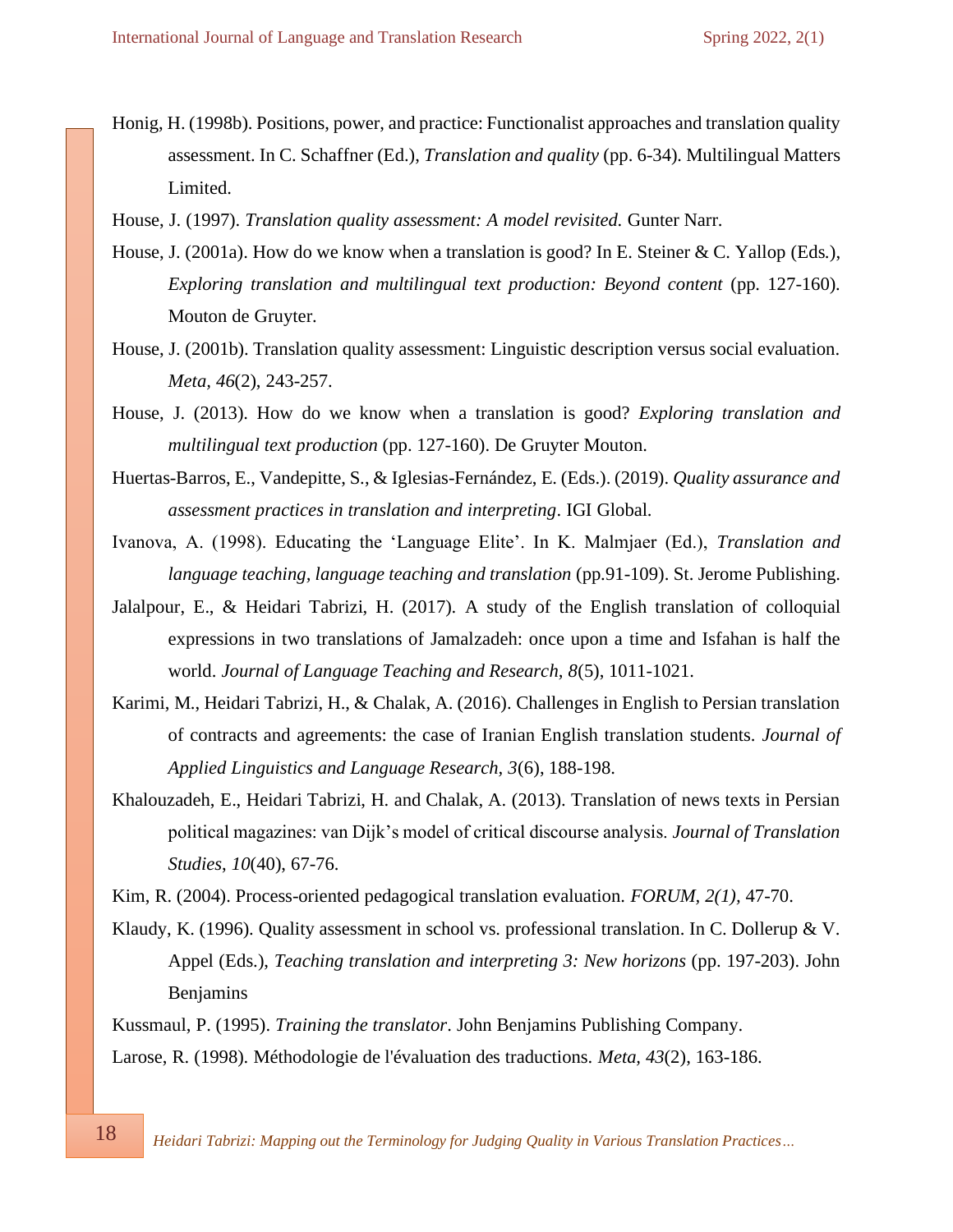- Lauscher, S. (2000). Translation quality assessment: Where can theory and practice meet? *The Translator, 6(2),* 149-168.
- Leuven-Zwart, K. van. (1990). Translations and original: Similarities and dissimilarities. *Target, 2(1),* 69-95.
- Maier, C. (2000). Introduction. *The Translator, 6*(2), 137-148. [Special Issue] DOI: 10.1080/13556509.2000.10799062
- Malmkjaer, K. (1998). Linguistics in functional and through the front door: A response to Hans G. Honig. In C. Schaffner (Ed.), *Translation and quality* (pp. 70-74). Multilingual Matters Limited.
- Martinez Melis, N., & Hurtado Albir, A. (2001). Assessment in translation Studies: Research needs. *Meta, 46*(2), 272-287.
- McAlester, G. (1999). The source text in translation assessment. In G. M. Anderman & M. Rogers (Eds.), *Word, text, translation* (pp. 169-178). Multilingual Matters Limited.
- McAlester, G. (2000). The evaluation of translation into a foreign language. In C. Schaffner & B. Adab (Eds.). *Developing* t*ranslation competence* (pp. 229-241). John Benjamins Publishing Company.
- McAlester, G. (2003). Comments in the 'Round-table discussion on translation in the New Millennium'. In G. M. Anderman, & M. Rogers, (Eds.). *Translation today: Trends and perspectives* (pp. 13-51). Multilingual Matters Limited.
- *Meta.* (2001). Evaluation: Parametres, methods, aspects pedagogiques. [Special issue]. 46(2). Montreal: Les Presses de l'Université de Montréal.
- Moeinifard, Z., Heidari Tabrizi, H., & Chalak, A. (2014). Translation quality assessment of English equivalents of Persian proper nouns: A case of bilingual tourist signposts in Isfahan. *International Journal of Foreign Language Teaching and Research, 2*(8), 24-32.
- Montazer, E. & Chalak, A. (2017). Interpretation strategies used by Iranian tour guides in translating culturally specific items. *Journal of Applied Linguistics and Language Research, 4*(8), 121-132.
- Moorkens, J., Castilho, S., Gaspari, F., & Doherty, S. (Eds.). (2018). *Translation quality assessment: From principles to practice*. Springer.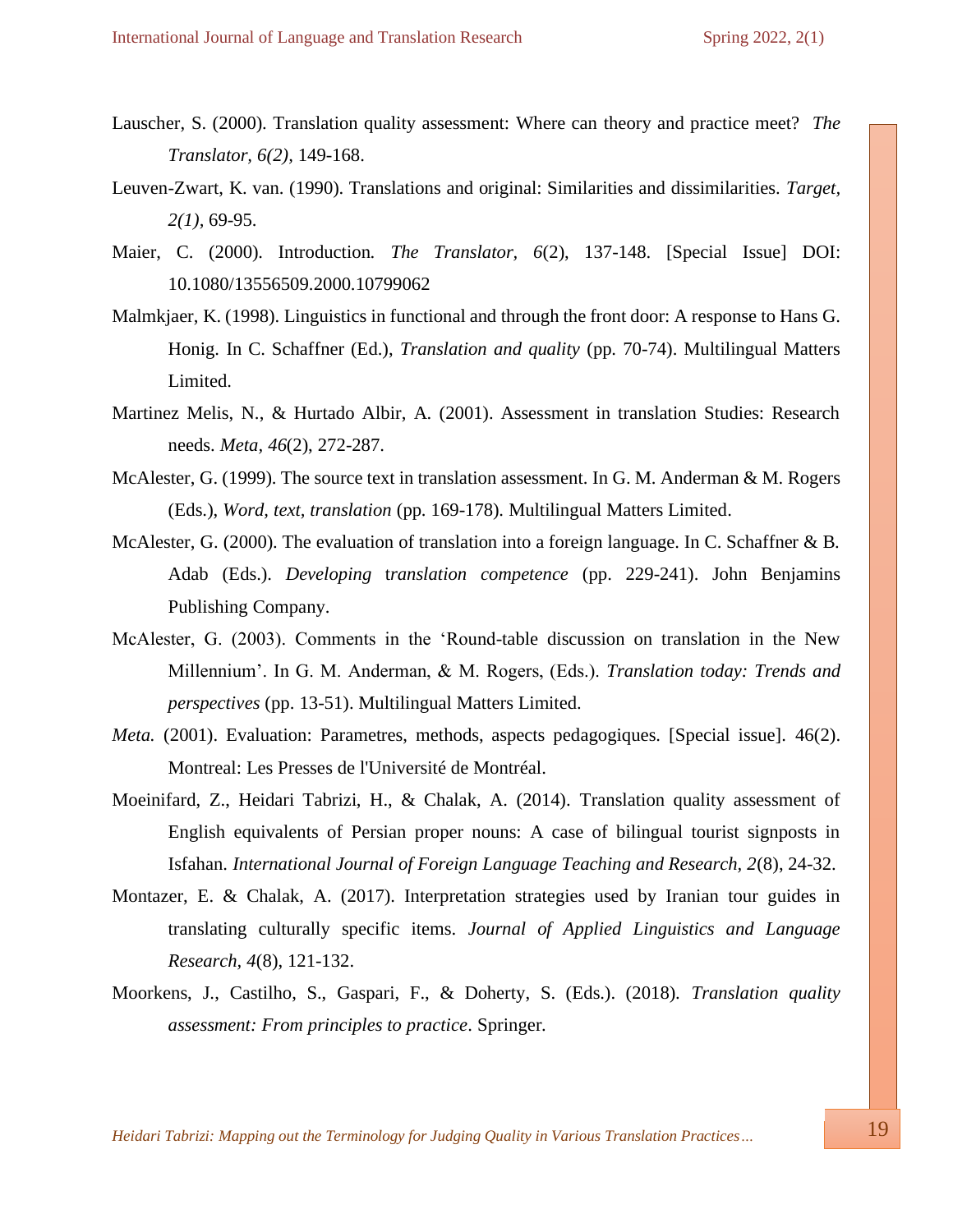Munday, J. (2012). *Evaluation in Translation: Critical points of translator decision-making*. Routledge.

Munday, J. (2016). *Introducing translation studies: Theories & Applications* (4th ed.). Routledge.

- Newmark, P. (2003). No global communication without translation. In G. M. Anderman & M. Rogers (Eds.), *Translation today: Trends and perspectives* (pp. 55-67). Multilingual Matters Limited.
- Nida, E. A. & Taber, C. R. (1969). *The theory and practice of translation.* E.J.Brill.
- Sainz, M. (1994). Student-centered correction of translations. In C. Dollerup & A. Lindegaard (Eds.), *Teaching translation and interpreting 2: Insights, aims, visions; [Selection of] Papers from the Second Language International Conference* (pp. 133-141). John Benjamins Publishing Company.
- Schaffner, C. (1998a). Introduction: From 'good' to 'functionally appropriate': Assessing translation quality. In C. Schaffner (Ed.), *Translation and quality* (pp.1-5)*.* Multilingual Matters Limited.
- Schaffner, C. (1998b). Qualifications for professional translators: Translation in language teaching versus teaching translation. In K. Malmjaer (Ed.), *Translation and language teaching, language teaching and translation* (pp. 117–133). St. Jerome Publishing.

Schaffner, C. (Ed.). (1998c). *Translation and quality.* Routledge.

- Schiaffino, R., & Zearo, F. (2005). Translation quality measurement in practice. [Presentation]. *46th Annual Conference of the American Translators Association*, Seattle, Washington, USA*.*
- Secară, A. (2005, March 21-23). Translation evaluation: A state of the art survey [Paper presentation]. *eCoLoRe/MeLLANGE Workshop.* Leeds, UK.
- Sembiring, M. (2015). Translating Daliken si Telu texts in Karonese society into English. *International Journal of Language Studies, 9*(3), 131-146.
- Shahsavarzadeh, S. & Heidari Tabrizi, H. (2020). Investigating translation theories course in Iranian universities: Students' expectations and perceptions in focus. *Research in English Language Pedagogy, 8*(1), 167-194.